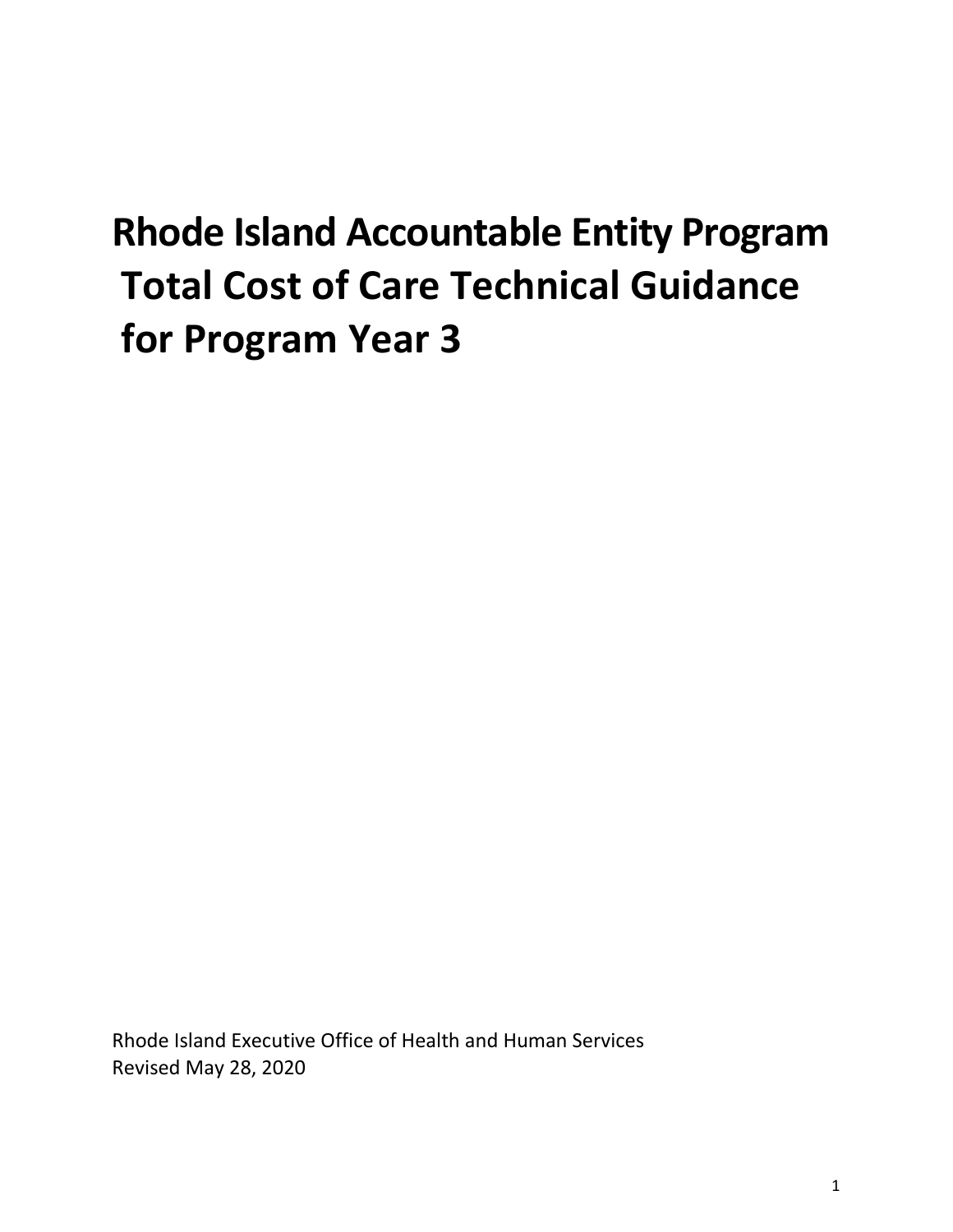# **Program Year 3: Total Cost of Care Technical Guidance**

The process for determining the TCOC Expenditure Target involves a series of adjustments. These adjustments are illustrated at a high level in the figure below. The adjustments are described in detail in Sections 1 through 3.



Adjustments for trend, risk adjustment, and rate cell mix changes from Baseline Year 1 to Baseline Year 2 Adjustments for trend, risk adjustment, and rate cell mix changes from Baseline Year 2 to Performance Period

#### **1. Calculate Historical Base**

#### **a. AE-Specific Historical Cost Data**

The TCOC Historical Base will include two years of AE-specific historical cost data. Claims and enrollment in each year will be limited to members attributed to the AE as of the final quarterly attribution for that year. The AE's provider roster as of March 31 of the Performance Year should be used when determining claims and enrollment in the Baseline Years. The two Baseline Years will be:

- **I. Baseline Year 1:** 12-month period ending 2 years before the start of the performance period.
- **II. Baseline Year 2:** 12-month period ending 1 year before the start of the performance period.

Claims will be excluded if they were paid more than 6 months after the end of the Baseline Year in which they were incurred. No adjustments will be made for claims incurred but not paid (IBNP).

Member months will include all months during the year for attributed members in which a capitation payment was made to the MCO. If the MCO-AE contract does not have at least an average of 2,000 members attributed during each of the two historical Baseline Years (i.e. 24,000 member months in each year), EOHHS will evaluate whether the MCO-AE contract will be eligible for shared savings/(losses) in the Performance Period and may prescribe an alternative TCOC methodology. If the MCO-AE contract does meet the minimum attributed membership in the two-year historical base period,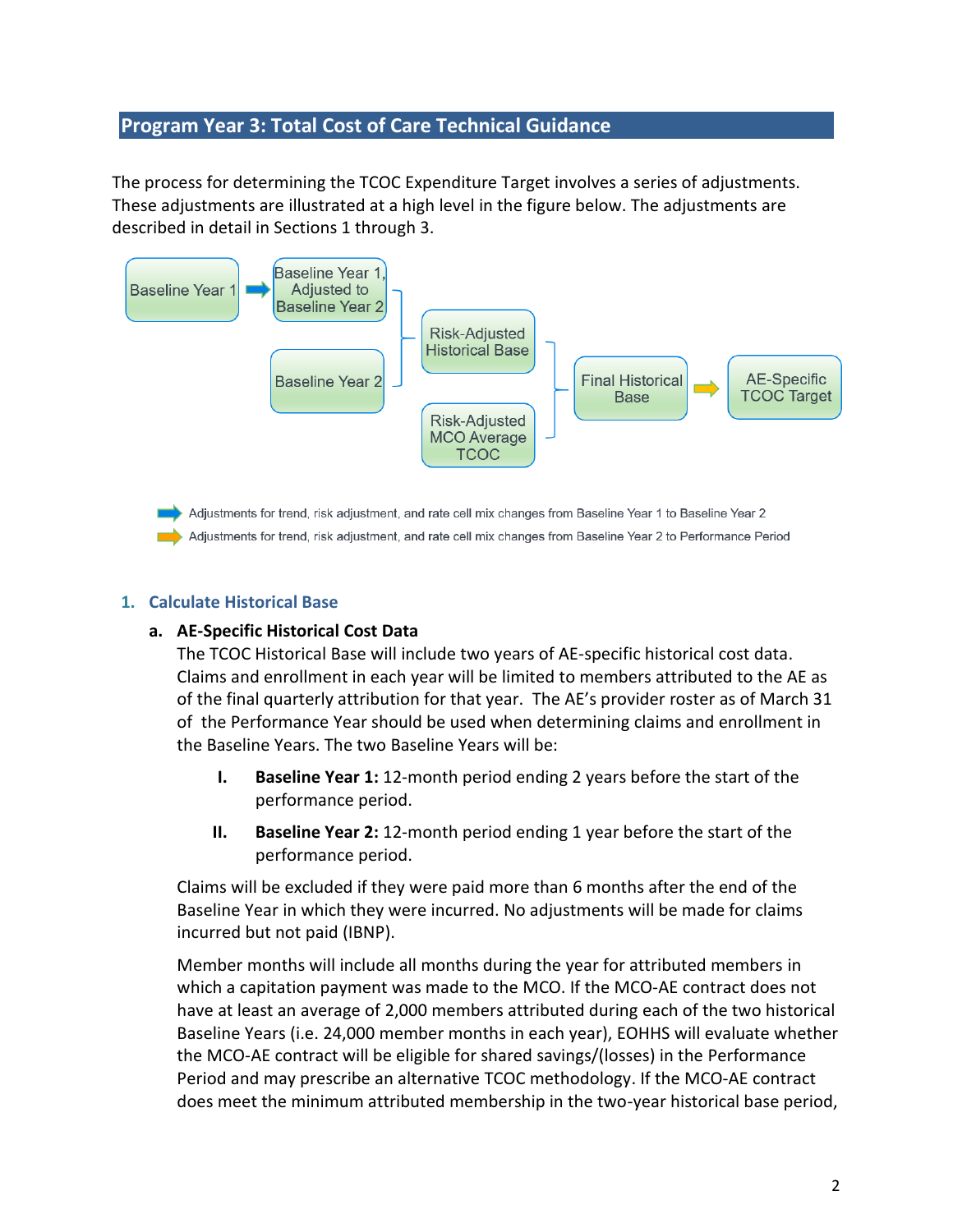the MCO-AE contract will still be eligible for shared savings/(losses) even if the average attributed members fall below 2,000 in the Performance Period.

## **b. Covered Services**

The TCOC expenditures in the Historical Base and Performance Period will include all costs associated with covered services that are included in EOHHS's contract with MCOs for the Performance Period. This does include maternity delivery services, which are capitated through kick payments rather than per member capitation. The risk adjustment mechanism (described later) will mitigate the risk to the AE and MCO of changes in the number of deliveries between the Baseline Years and the Performance Period.

The service cost will be measured using fee-for-service claims paid by the MCO and encounter expenditures for sub-capitated vendors contracted by the MCO. Payment amounts associated with sub-capitated vendor encounters will be consistent with the amounts included on the encounters sent to EOHHS. The following items will be explicitly excluded from the covered services definition:

- i. Expenditures for services paid outside the MCO fee-for-service payment system or sub-capitated vendor claims payment system (e.g. offline payments or other services invoiced).
- ii. Payment for non-claims based case management programs.
- iii. Services covered under stop-loss provisions between EOHHS and the MCO in the Performance Period, as specified in the EOHHS/MCO Contract for Medicaid Managed Care Services.
- iv. Health System Transformation Project (HSTP) performance incentive payments and Care Transformation Collaborative (CTC) payments.
- v. Value-added services provided by the MCO.
- vi. Recoveries made outside the MCO or sub-capitated vendor claims payment system, such as reinsurance, pharmacy rebates, or pay-and-chase third party liability recoveries.
- vii. Amounts attributable to pharmacy benefit manager (PBM) administrative spread, i.e. the difference in the amount paid by the MCO to the PBM and the amount paid by the PBM to the pharmacy. To the extent that an MCO is unable to utilize the amount paid to the pharmacy, an adjustment will be made as described in section 1.f.
- viii. Services included in the managed care program in the Baseline Years that are not covered under the MCO contract in the Performance Period.

The MCOs will report expenditures for the above services excluded from the TCOC calculation for the Baseline Years and Performance Period for review by EOHHS for reasonableness and to determine whether an adjustment is required for these services as described in section 1.f below.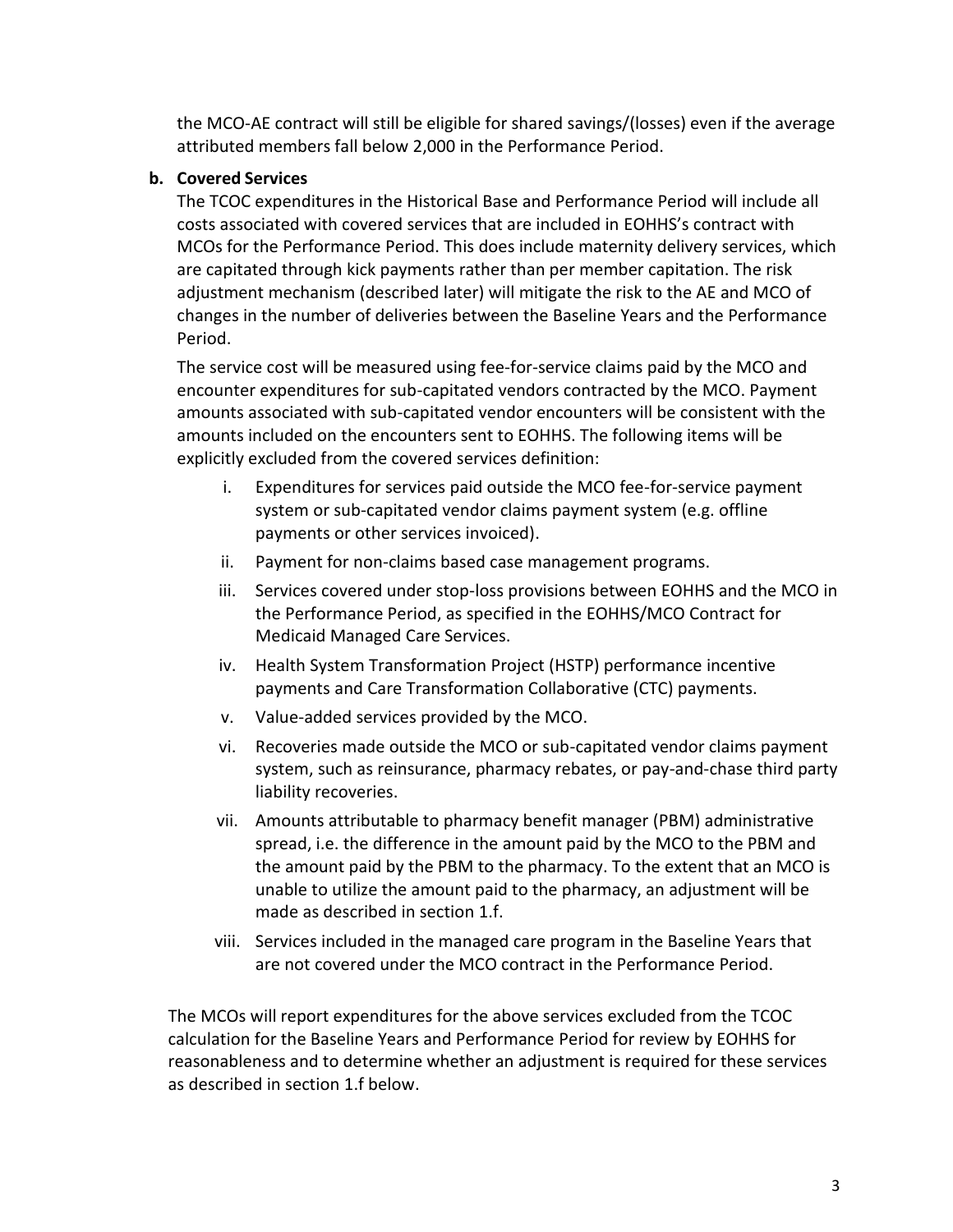#### **c. Mitigation of Impact of Outliers: Claims threshold for high cost claims**

The TCOC expenditures in the Historical Base and Performance Period will be adjusted to exclude costs in excess of a defined threshold for an individual member in a single year. The threshold is applied after removal of covered services described above, but prior to any other adjustments, such as risk adjustment and trend. This threshold will not be pro-rated for members with less than 12 months of enrollment in a given year. The threshold will be \$100,000 for SFY 2018 and will be indexed in future years to reflect trends, program and policy changes, and managed care efficiency adjustments. The thresholds for SFY 2018-SFY2020 are shown below. The thresholds for SFY 2021 and subsequent years will be provided prior to the start of each year.

- SFY 2018: \$100,000
- SFY 2019: \$104,800
- SFY 2020: \$109,800

After this adjustment, the TCOC expenditures in each rate cell and year will be divided by applicable member months in the same year to arrive at a TCOC Per Member Per Month (PMPM) Expenditures.

## **d. Adjust for Trend Assumptions**

Baseline Year 1 will also be adjusted to account for trends, program and policy changes, and managed care efficiency adjustments, consistent with the development of the medical component of capitation rates being paid to MCOs by EOHHS. These adjustments will align generally with the cumulative adjustments made to Baseline Year 1 in the medical portion of capitation rates by rate cell. As needed, EOHHS will modify these adjustments to reflect only services included in TCOC expenditures; therefore, the adjustment factors by rate cell may differ from the values included in the capitation rate certification. The adjustments will be applied separately by rate cell**.** A sample calculation for the trend adjustment is shown in Appendix B.

## **e. Adjust for a Changing Risk Profile**

To account for changes in the risk profile of an AE's attributed patient population over the two years in the Historical Base, a risk adjustment methodology will be applied. This adjustment is intended to make the TCOC PMPM expenditures in Baseline Year 1 more comparable to Baseline Year 2; therefore, the adjustment will be applied to Baseline Year 1 only. A separate risk adjustment, described later in this document, will be applied to the entire Historical Base to reflect changes in risk profile from Baseline Year 2 to the Performance Period.

Risk adjustment will be applied separately to each rate cell, accounting for changes in the average risk score in that rate cell between Baseline Year 1 and Baseline Year 2. For instance, if the average risk score for attributed members in the Medicaid Expansion Females 19-24 rate cell is 1.100 in Baseline Year 1 and 1.200 in Baseline Year 2, the TCOC PMPM Expenditures in Baseline Year 1 will be multiplied by a factor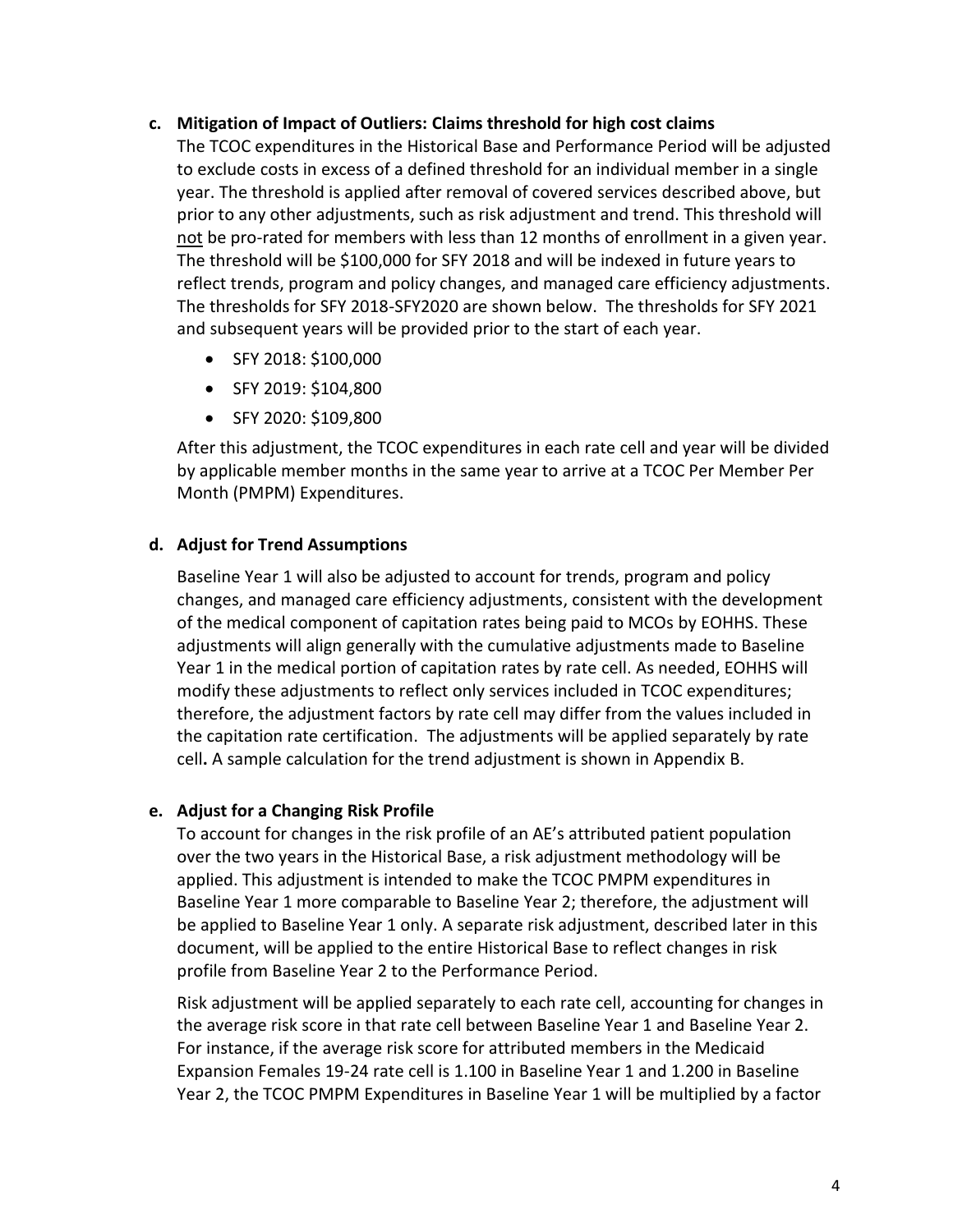of (1.200 / 1.100) = 1.091. After this risk adjustment factor is applied, the Historical Base TCOC by rate cell will be aggregated using the mix of rate cells for attributed members in Baseline Year 2. A sample calculation for the risk adjustment is shown in Appendix C.

Encounter data will be used for the development of average risk scores by rate cell. A concurrent risk adjustment algorithm will be used, meaning that the time period used to collect diagnosis codes and/or prescription drug claims will align with the time period being risk-adjusted. The risk adjustment software for this adjustment will be determined by EOHHS at the start of each Performance Period. The same software and version will be used in both Baseline Years and the Performance Period.

Within each program year, risk scores will be normalized in each Baseline Year and Performance Period such that the average statewide risk score (including all MCOs) in each rate cell remains constant over time. Risk scores may be recalibrated before calculating Baseline Year and Performance Period risk scores in the following program year.

## **f. Special adjustments for changes in payment mechanisms or reporting**

EOHHS reserves the right to make an additional adjustment to account for changes in MCO payment mechanisms or expenditure reporting between the Baseline Years and Performance Period. EOHHS will review the expenditures excluded from the TCOC calculation, as outlined in section 1.b, to ensure consistent treatment in the Baseline Years and Performance Year. The need for an adjustment will be considered on a caseby-case basis, and if determined to be necessary, will be developed by EOHHS. Examples of situations that may require this adjustment include:

- i. A change in services covered by sub-capitation arrangements materially impacts the reporting of those services.
- ii. A material amount of offline or lump sum payments were made in the Baseline Years and not the Performance Period, or vice versa.
- iii. A change in reporting of recoveries outside of the claims payment system impacts the reported expenditures in the Baseline Years or Performance Years.
- iv. The MCO is unable to remove PBM administrative spread from the experience at the member level.
- v. Claims completion after six months of run-out is estimated to vary significantly between the Baseline Years and Performance Period in a manner that materially impacts the TCOC target and/or savings calculations.

#### **g. Blend Baseline Years**

After applying the trend adjustment and risk adjustment to Baseline Year 1, the TCOC PMPM Expenditures for both Baseline Years will be combined to arrive at the Risk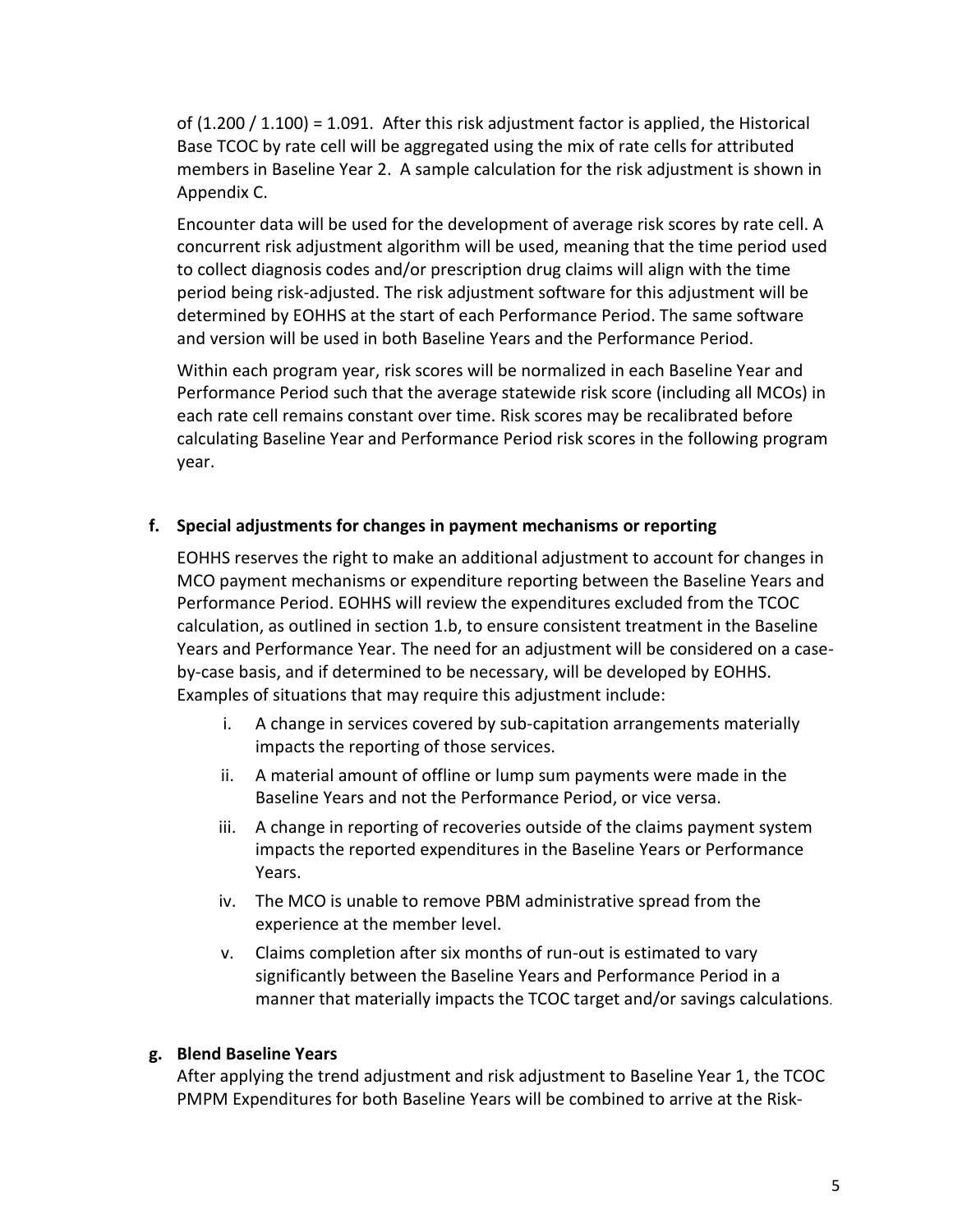Adjusted Historical Base. The Baseline Years will be weighted consistently with the MCO rate setting for the State Fiscal Year aligning with the Performance Period. A sample calculation is shown in Appendix D.

#### **2. Adjust Historical Base Relative to Market Average**

In order to prospectively establish an AE's TCOC Expenditure Target, an additional adjustment will be made to the Historical Base to reflect the AE's historical experience relative to peers. This adjustment is required because AE's that have already achieved high levels of efficiency will have difficulty continuously achieving trends below the market rate. However, these AE's provide value to the MCOs by maintaining low expenditures relative to the market.

This adjustment will be determined by comparing the AE's Risk-Adjusted Historical Base to the Risk-Adjusted Historical Base for all of the MCO's members. This includes members attributed to other providers who are not included in any AE. The Risk-Adjusted Historical Base for all of the MCO's members will be calculated using the same methodology as the AE's Risk-Adjusted Historical Base.

The adjustment will be a multiplicative factor applied to all rate cells in the Historical Base. The factor will be calculated as follows:

- **a.** Calculate Risk-Adjusted Historical Base for the AE.
- **b.** Calculate Risk-Adjusted Historical Base for all of the MCO's members.
- **c.** For each rate cell, adjust the result of (b) by a factor equal to the average Baseline Year 2 risk score for the AE's members divided by the average Baseline Year 2 risk score for all of the MCO's members. This is intended to normalize the MCO average costs in each rate cell to be comparable to the AE's attributed members.
- **d.** Aggregate the result of (c) by using the AE's mix of members by rate cell in Baseline Year 2. This is intended to normalize the MCO's aggregate risk-adjusted costs to be comparable to the AE's attributed member mix.
- **e.** Subtract the result of (a) from the result of (d). If this difference is positive, multiply by the Below Market Weight. If this difference is negative, multiply by the Above Market Weight. These weights will vary by Program Year, as shown in the table below.

| <b>Program Year</b> | <b>Below Market Weight</b> | <b>Above Market Weight</b> |
|---------------------|----------------------------|----------------------------|
|                     | 10%                        | 0%                         |
| 2                   | 10%                        | 0%                         |
| ς                   | 10%                        | 0%                         |
|                     | 20%                        | 10%                        |
|                     | 30%                        | 15%                        |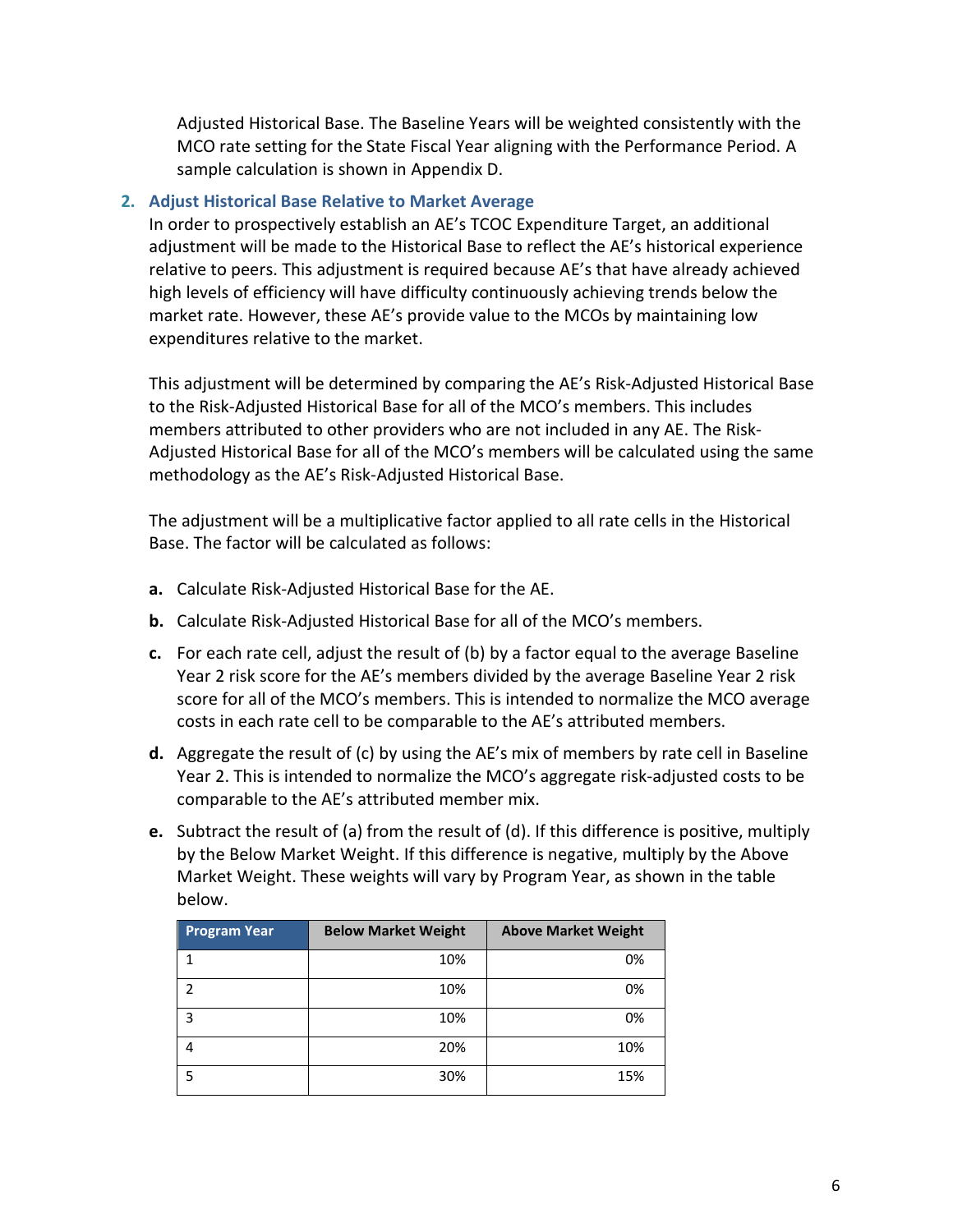**f.** Divide the result of (e) by the Risk-Adjusted Historical Base for the AE (a) and add 1.00. This results in a factor that will be applied to the AE's Historical Base.

A sample calculation of the development of this factor is shown in Appendix E.

Applying this multiplicative factor to the all rate cells in the Risk-Adjusted Historical Base will result in the Final Historical Base.

## **3. Calculate TCOC Expenditure Target for the Performance Period**

Once the Final Historical Base is established, this base will be trended forward into the performance period to create an AE-specific TCOC Expenditure Target.

## **a. Historical Base with Required Trend Assumptions**

The Final Historical Base will be adjusted to account for trends, program and policy changes, and managed care efficiency adjustments, consistent with the development of the medical component of capitation rates being paid to MCOs by EOHHS. These adjustments will align generally with the cumulative adjustments to the medical portion of capitation rates by rate cell. As needed, EOHHS will modify these adjustments to reflect only services included in TCOC expenditures; therefore, the adjustment factors by rate cell may differ from the values included in the capitation rate certification. Consistent with Section 1.f, EOHHS may also make special adjustments for payment mechanisms or reporting between the Historical Base and the Performance Period.

The adjustments will be applied to the AE separately by rate cell. Prior to the start of the Performance Period, a Preliminary AE-specific TCOC Expenditure Target will be established using the AE's mix of rate cells in Baseline Year 2. The Final AE-specific TCOC Expenditure Target will be adjusted for changes in risk profile and rate cell mix between Baseline Year 2 and the Performance Period, as described below. As needed, EOHHS will also adjust the prospective adjustments for trends, program and policy changes, and managed care efficiency adjustments for any capitation rate amendments made after the Preliminary AE-specific TCOC Expenditure Target was established.

## **b. Final Target Adjusted for Changes in the Attributed Population's Risk Profile**

A risk adjustment methodology will be applied to account for changes in the risk profile of an AE's attributed patient from Baseline Year 2 to the Performance Period. The methodology will be consistent with the risk adjustment methodology used in developing the adjusted historical base as described in Section 1.e of this document and the example in Appendix C. Risk adjustment will be applied separately to each rate cell, accounting for changes in the average risk score in that rate cell between Baseline Year 2 and the Performance Period. For instance, if the average risk score for attributed members in the Medicaid Expansion Females 19-24 rate cell is 1.200 in Baseline Year 2 and 1.300 in the Performance Period, the TCOC expenditures in the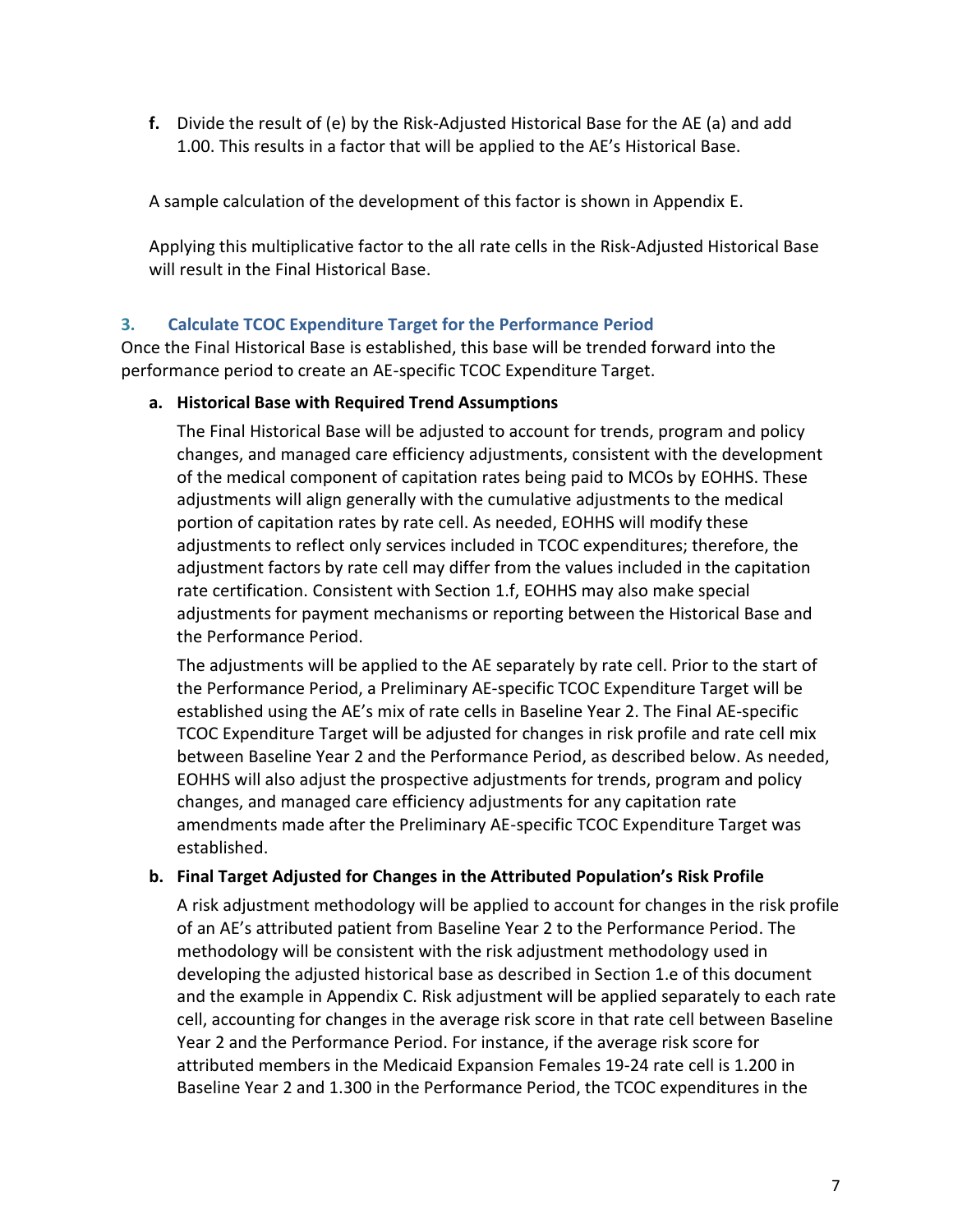Historical Base will be multiplied by a factor of  $(1.300 / 1.200) = 1.083$ . After this risk adjustment factor is applied, the Historical Base TCOC by rate cell will be aggregated using the mix of rate cells for attributed members in the Performance Period. The result of this step is the Final AE-specific TCOC Expenditure Target.

EOHHS reserves the right modify the Final AE-specific TCOC Expenditure Target after the Performance Period for extraordinary and unforeseen circumstances. For instance, if MCO reimbursement for non-AE providers materially changes, it may have unintended consequences on the TCOC Expenditure Target.

## **4. Calculate Actual Expenditures for the Performance Period**

**a. Calculate Actual Expenditures Consistent with the Historical Base Methodology** The TCOC methodology will be based on a Performance Period of 12 months aligned with the State Fiscal Year. Actual Expenditures for the Performance Period will be calculated consistent with the Historical Base methodology as described in Sections 1.b and 1.c of this document. Claims will be excluded if they were paid more than 6 months after the end of the Performance Period.

## **5. Calculate Shared Savings/(Loss) Pool**

The Shared Savings/(Loss) Pool will be calculated as the difference between Actual Expenditures (Section 4) and Final AE-specific TCOC Expenditure Target (Section 3), after the following adjustments:

## **a. Minimum Savings Rate (One-Sided Model Only)**

EOHHS requires a minimum savings rate (MSR) to limit the potential for Shared Savings payments related to cost reductions generated strictly due to the effect of random variation in utilization and spending in small populations**.** If the AE is in a "one-sided" model (described in Section 6), the Shared Savings Pool will be \$0 if the difference between Actual Expenditures and TCOC Expenditure Target does not exceed the MSR. There is no MSR or minimum loss rate (MLR) for AEs participating in a "two-sided" model.

The MSR levels are calculated as a percentage of the TCOC Expenditure Target. The percentage varies based on the average number of attributed members in the Performance Period, as shown in the table below. The MSR for the AE will be determined by interpolating between the upper and lower bounds for the range based on the AE's number of attributed members. This table and methodology for "onesided" models is consistent with the Medicare Shared Savings Program (MSSP)<sup>1</sup>, with the exception that AEs with fewer than 5,000 members will have a 4.0% MSR.

#### **Minimum Savings Rate by AE Size**

<sup>1</sup> [https://www.cms.gov/Medicare/Medicare-Fee-for-Service-Payment/sharedsavingsprogram/Downloads/Shared-Savings-](https://www.cms.gov/Medicare/Medicare-Fee-for-Service-Payment/sharedsavingsprogram/Downloads/Shared-Savings-Losses-Assignment-Spec-V7.pdf)[Losses-Assignment-Spec-V7.pdf,](https://www.cms.gov/Medicare/Medicare-Fee-for-Service-Payment/sharedsavingsprogram/Downloads/Shared-Savings-Losses-Assignment-Spec-V7.pdf) page 35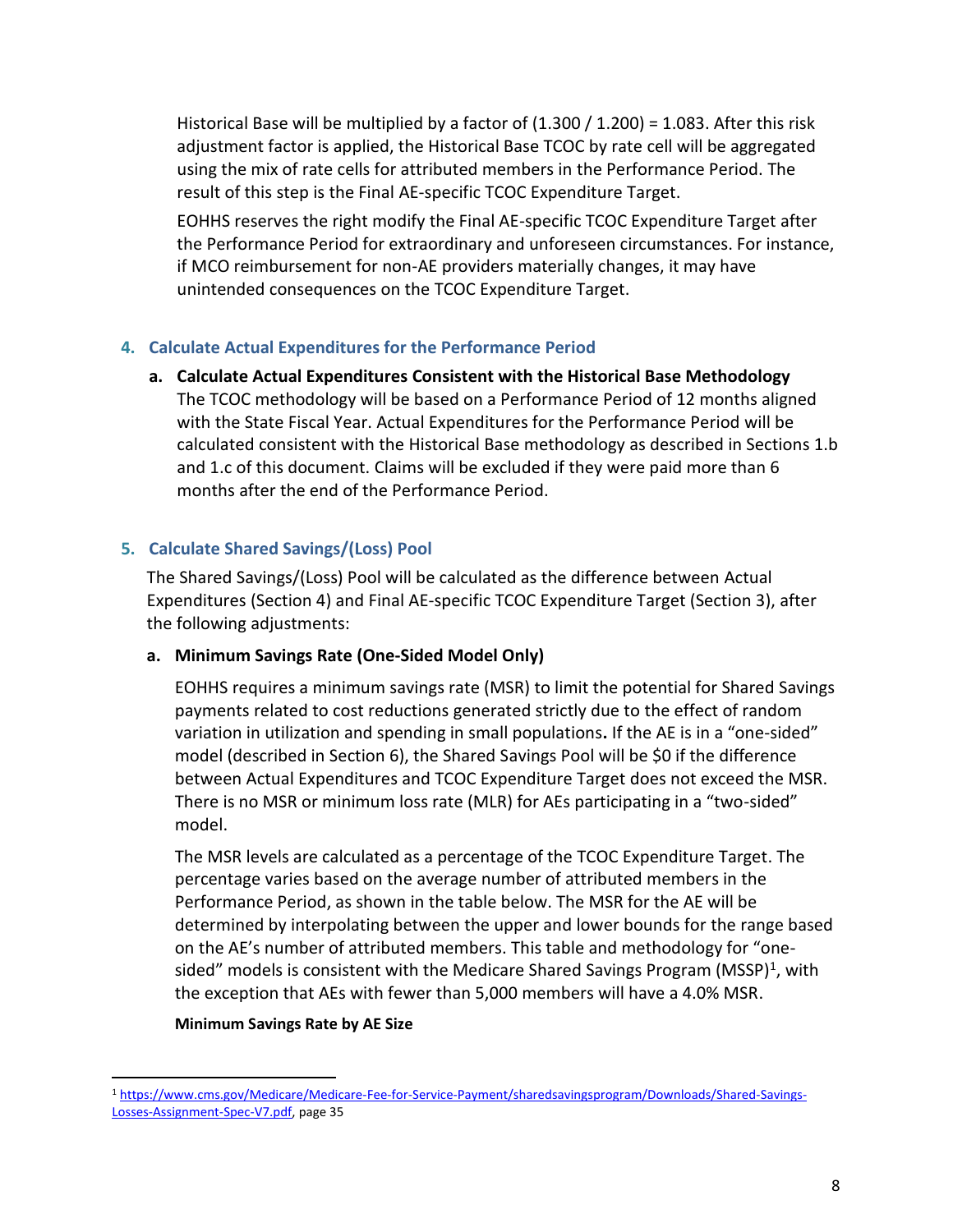| <b>Average Attributed Members,</b><br><b>Performance Period</b> |                 | <b>Minimum Savings Rate</b> |                 |
|-----------------------------------------------------------------|-----------------|-----------------------------|-----------------|
| <b>Low End</b>                                                  | <b>High End</b> | <b>Low End</b>              | <b>High End</b> |
|                                                                 |                 |                             |                 |
| $\Omega$                                                        | 4,999           | 4.0%                        | 4.0%            |
| 5,000                                                           | 5,999           | 3.9%                        | 3.6%            |
| 6,000                                                           | 6,999           | 3.6%                        | 3.4%            |
| 7,000                                                           | 7,999           | 3.4%                        | 3.2%            |
| 8,000                                                           | 8,999           | 3.2%                        | 3.1%            |
| 9,000                                                           | 9,999           | 3.1%                        | 3.0%            |
| 10,000                                                          | 14,999          | 3.0%                        | 2.7%            |
| 15,000                                                          | 19,999          | 2.7%                        | 2.5%            |
| 20,000                                                          | 49,999          | 2.5%                        | 2.2%            |
| 50,000                                                          | 59,999          | 2.2%                        | 2.0%            |
| 60,000                                                          | Max             | 2.0%                        | 2.0%            |

#### **b. Impact of Quality and Outcomes**

In cases where there are shared savings – that is, the Shared Savings Pool is positive after the application of the MSR/MLR, the pool will be adjusted based on an assessment of performance relative to a set of quality measures for the attributed population. An Overall Quality Score will be generated for each AE, according to the methodology detailed in *Attachment A: Quality Framework and Methodology for Comprehensive Accountable Entities.* In cases where the Shared Savings Pool is positive, the total Shared Savings Pool (inclusive of both the AE and MCO portions) will be multiplied by the Overall Quality Score. The Overall Quality Score must function as a multiplier, and may not include a gate; as such, any quality points earned must be associated with a share of the Shared Savings Pool.

In cases where there are not shared savings – that is, the Shared Savings Pool is \$0 or there is a Shared Loss Pool instead - the Quality Score will not affect the Shared Savings/(Loss) Pool.

#### **c. Risk Exposure Cap**

In instances where the AE is responsible for downside risk, a Risk Exposure Cap may be established. The Risk Exposure cap can be expressed as a percentage of the AE-specific TCOC Expenditure Target or as a percentage of the AE's revenue. Savings or losses that exceed 10% in any program year will trigger a review by EOHHS to determine if all Performance Period TCOC and target TCOC calculations are accurate. If the risk exposure cap is greater than or equal to 10%, the AE must present an actuarial analysis that estimates maximum potential loss. The actuarial analysis must be performed by an independent actuary and the results of the analysis be provided in a letter signed by the responsible actuary. This analysis will be used to substantiate the risk mitigation plan proposed by the AE. EOHHS reserves the right to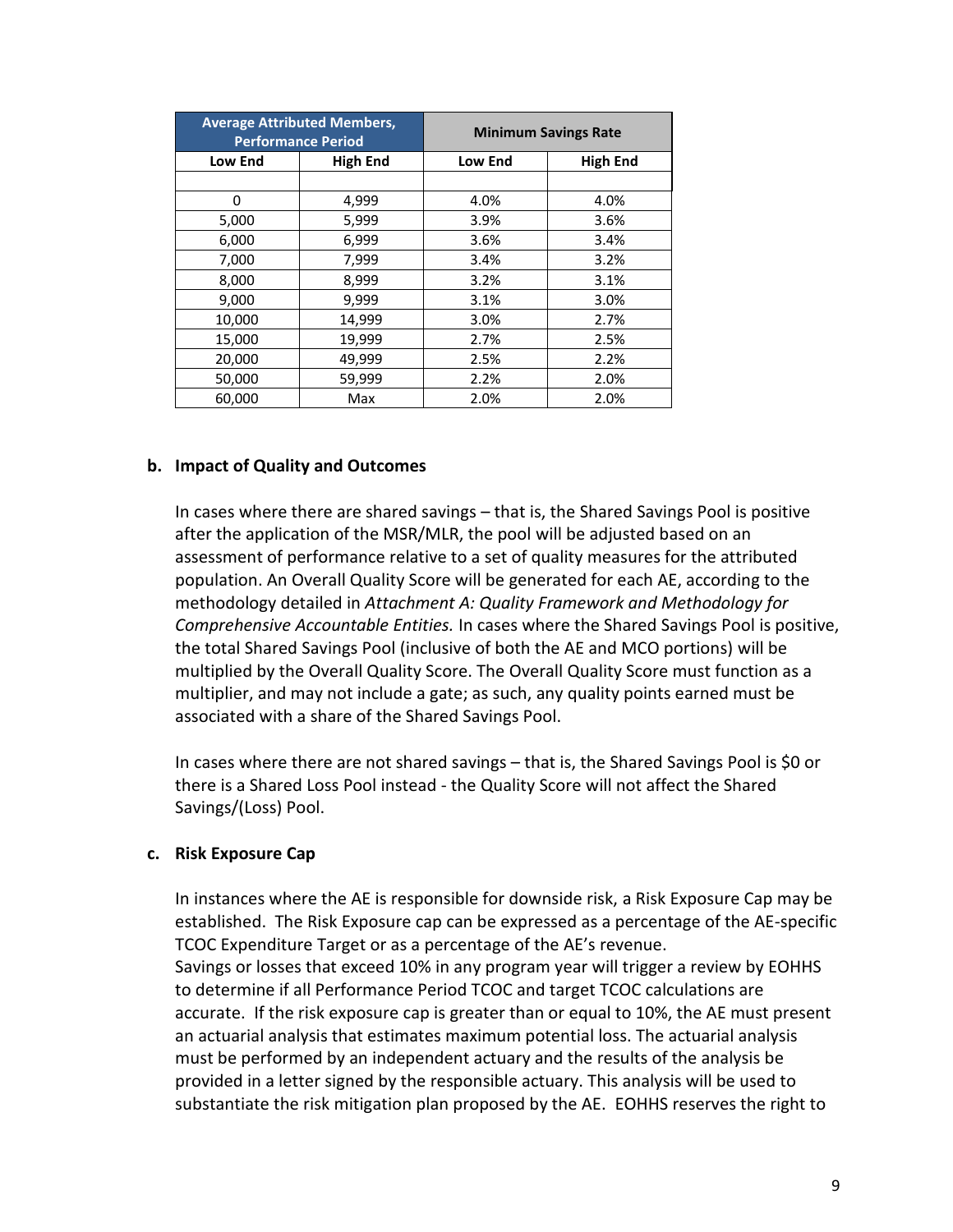revise any errors and adjust for unforeseen programmatic or data issues that may be contributing to overstated losses or savings.

# **6. Determine AE Share of Savings/(Loss) Pool**

AEs in shared savings-only models must be eligible to retain up to 50% of the Shared Savings Pool. The Shared Savings Pool is defined above in Section 5. Due to the COVID-19 emergency, EOHHS is no longer requiring that AEs assume downside risk in Program Year 3. However, should an AE and MCO negotiate a contract under which the AE will assume downside risk, EOHHS encourages the AE and MCO to adopt the minimum standards that EOHHS had adopted and intended to apply before the crisis: that AEs assuming downside risk be eligible to retain at least 60% of the Shared Savings Pool and be responsible for at least 30% of any Shared Loss Pool.

| AE Shared Savings Model    | <b>AE Share of Savings</b>          | AE Share of Losses |
|----------------------------|-------------------------------------|--------------------|
| <b>Shared savings only</b> | Up to 50% of Shared Savings<br>Pool | N/A                |
|                            |                                     |                    |

#### **7. Required Progression to Risk Based Arrangements**

#### **a. AEs qualified to assume downside risk**

Certified AEs qualified to assume downside risk must demonstrate a progression of risk to include meaningful downside shared risk within three years of AE program participation, however PY3 will not be counted towards these three years due to the COVID-19 emergency. After development and implementation funding ends, AEs will be sustained based on their successful performance and associated financial rewards in accordance with their MCO contract(s).

EOHHS has defined "meaningful risk" based on learnings from other states, Office of the Health Insurance Commissioner (OHIC) requirements and rules under the Medicare Access and CHIP Reauthorization Act of 2015 (MACRA). The required progression of increasing risk for AEs qualified to assume downside risk is as follows:

|            | <b>Shared Savings Cap</b><br><b>Maximum Shared Savings Pool</b>                                | <b>Risk Exposure Cap</b><br><b>Maximum Shared Loss Pool</b>                                                                                                              | <b>Risk Sharing Rate</b><br>AE Share of Losses                                                                                                               |
|------------|------------------------------------------------------------------------------------------------|--------------------------------------------------------------------------------------------------------------------------------------------------------------------------|--------------------------------------------------------------------------------------------------------------------------------------------------------------|
| Definition | A cap on the Shared Savings<br>Pool, expressed as a<br>percentage of the total cost of<br>care | A cap on the Shared Loss Pool,<br>expressed as a percentage of a)<br>the total cost of care, or b) the<br>annual provider revenue from<br>the insurer under the contract | The percentage of the Shared<br>Loss Pool shared by the provider<br>with the insurer under the<br>contract after the application of<br>the risk exposure cap |
| Year 1     | At least 10% of TCOC                                                                           | N/A                                                                                                                                                                      | 0                                                                                                                                                            |
| Year 2     | At least 10% of TCOC                                                                           | N/A                                                                                                                                                                      | 0                                                                                                                                                            |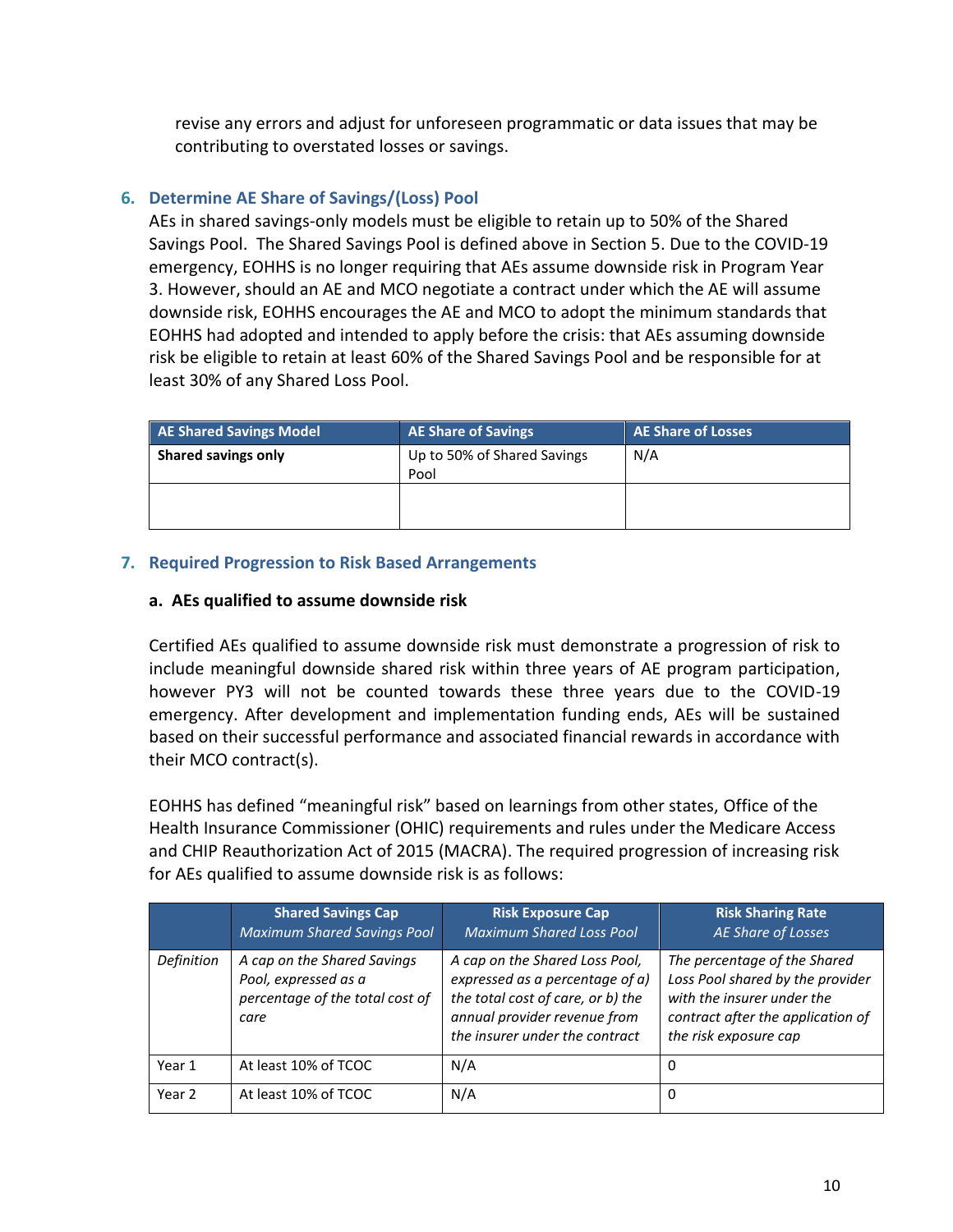| Year 3 | At least 10% of TCOC | N/A                                                       | 0            |
|--------|----------------------|-----------------------------------------------------------|--------------|
|        |                      |                                                           |              |
|        |                      |                                                           |              |
| Year 4 | At least 10% of TCOC | At least the lesser of 1% of<br>TCOC; or 3% of AE Revenue | At least 30% |
| Year 5 | At least 10% of TCOC | At least the lesser of 3% of<br>TCOC; or 6% of AE Revenue | At least 40% |

Note that for Program Year 4, EOHHS has aligned minimum downside risk requirements proportionally with the most marginal risk standards established by the OHIC. Alternative risk requirements for larger organizations or entities that include a hospital may be considered in the future as AEs develop risk-bearing capacity.

Additionally, approved TCOC contracts for Program Year 3 and beyond that include downside risk must be pre-qualified by OHIC to ensure that an AE has a risk mitigation plan sufficient to cover its maximum possible loss under such a contract. Details of OHIC's pre-qualification process for risk-bearing provider organizations is found in *Attachment B: Pre-Qualification of Accountable Entities Bearing Financial Risk.*

## **b. AEs not eligible to assume downside risk**

In accordance with CMS guidance, EOHHS must ensure that Federally Qualified Health Centers receive and retain 100% of the Medicaid payments and cannot be put at risk for receiving less than PPS for FQHC services.

The goal of the Health System Transformation Project is transition from fee-for-service to a methodology that rewards quality and efficiency over volume of care. In lieu of downside risk arrangements that encourage and demonstrate this transformation, EOHHS will require that FQHCs remaining in upside only contracts demonstrate how they are progressing from volume to value. Due to the COVID-19 emergency, this requirement will not apply for PY3, but rather will be postponed until PY4.

Starting in PY4, progress from volume to value will be demonstrated by an analysis showing that key initiatives are addressing cost drivers to the AE and that they are or will create a positive return on investment for the AE's Medicaid Line of Business. Examples may include but not be limited to the replacement of existing processes with evidencebased processes, or incentives for cost reduction. EOHHS encourages AEs to propose initiatives that are aligned with efforts undertaken with other payers.

EOHHS-approved proposals must include:

- Identification and description of two investments or changes that have a projected positive material ROI for the AE's Medicaid Line of Business;
- Analysis of historic AE cost or utilization data supporting the AE's focus on the two investments or changes;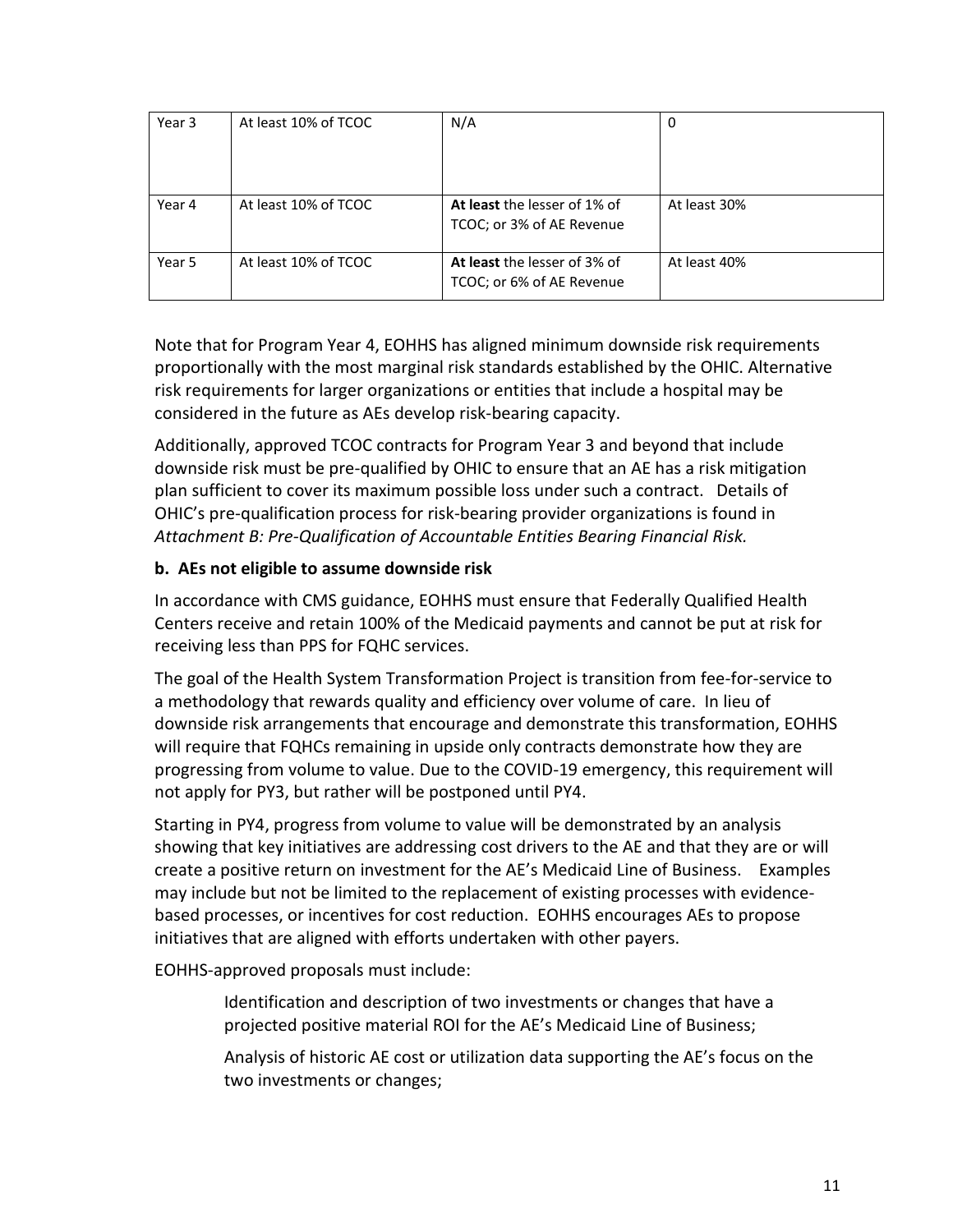Quantification of the ROI of each investment or change over the next 3 years;

Evidence and justification of assumptions of the ROI analysis;

High level workplan for each of the two investments or changes, including how potential challenges will be addressed;

Schedule:

Proposal due to EOHHS: August 1, 2021

Notification of Approval to AE's: September 1, 2021

## **Division of responsibilities between MCOs and EOHHS**

The calculations to determine shared savings/(losses) will be a collaborative effort between EOHHS and the MCOs. The table below summarizes the party responsible for each of the tasks described in this document, along with target dates for completion.

| <b>Task</b><br><b>Number</b> | <b>Description</b>                                                                                                            | <b>Responsible Party</b> | <b>Target Date to Complete</b><br><b>Calculations</b> |
|------------------------------|-------------------------------------------------------------------------------------------------------------------------------|--------------------------|-------------------------------------------------------|
| $1.a-c$                      | Summarize AE-Specific Historical Cost<br>Data by Rate Cell and Baseline Year                                                  | <b>MCO</b>               | 3 months prior to start of<br>Performance Period      |
| 1.d                          | <b>Adjust for Trend Assumptions</b>                                                                                           | <b>EOHHS</b>             | 1 month prior to start of<br>Performance Period       |
| 1.e                          | Adjust for Changing Risk Profile                                                                                              | <b>EOHHS</b>             | 1 month prior to start of<br>Performance Period       |
| 1.f                          | Adjust for Changes in MCO Payment or<br>Reporting                                                                             | <b>EOHHS</b>             | 1 month prior to start of<br>Performance Period       |
| 1.g.                         | <b>Blend Baseline Years</b>                                                                                                   | <b>EOHSS</b>             | 1 month prior to start of<br>Performance Period       |
| 2.a                          | <b>Adjustment for Historical Costs Relative</b><br>to Market - Calculate TCOC PMPM<br><b>Expenditures for All MCO Members</b> | <b>MCO</b>               | 3 months prior to start of<br>Performance Period      |
| 2.a                          | Adjustment for Historical Costs Relative<br>to Market - Risk Adjustment and Final<br>Calculations                             | <b>EOHSS</b>             | 1 month prior to start of<br>Performance Period       |
| 3.a                          | Calculate Preliminary TCOC Target<br>Applicable to Performance Period                                                         | <b>EOHHS</b>             | 1 month prior to start of<br>Performance Period       |
| 3.b                          | Calculate Final TCOC Target Applicable<br>to Performance Period                                                               | <b>EOHHS</b>             | 10 months after end of Performance<br>Period          |
| 4.a                          | Calculate Actual TCOC in the                                                                                                  | <b>MCO</b>               | 8 months after end of Performance                     |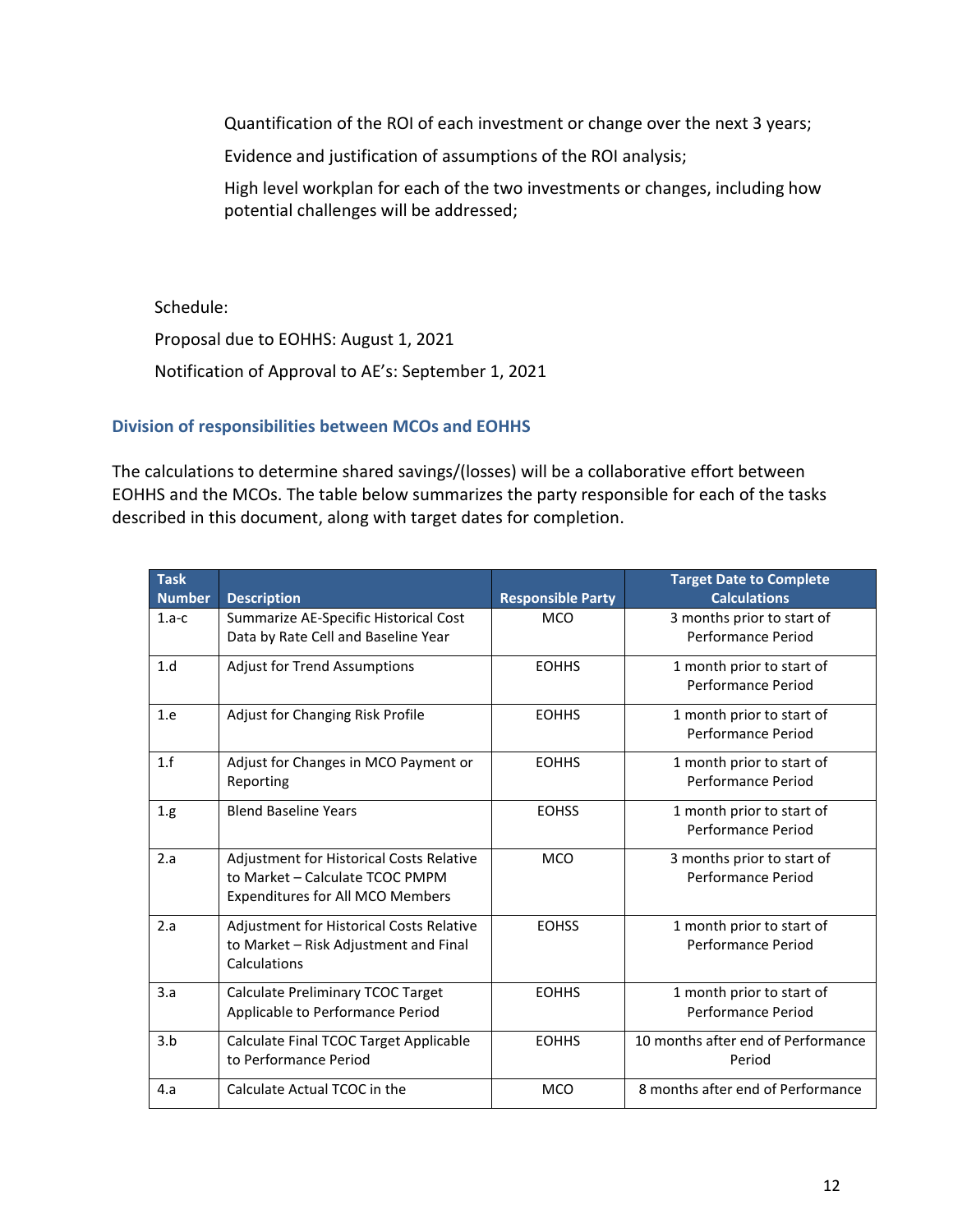|      | Performance Period by Rate Cell                                      |              | Period                                       |
|------|----------------------------------------------------------------------|--------------|----------------------------------------------|
| 5. a | Apply Minimum Savings Rate                                           | <b>EOHHS</b> | 10 months after end of Performance<br>Period |
| 5.b  | Determine Impact of Quality and<br><b>Outcomes</b>                   | <b>MCO</b>   | 8 months after end of Performance<br>Period  |
| 5.c  | Apply Risk Exposure Cap                                              | <b>EOHHS</b> | 10 months after end of Performance<br>Period |
| 6.a  | Determine AE Share of Savings/(Loss)<br>Pool                         | <b>EOHHS</b> | 10 months after end of Performance<br>Period |
| 7.a  | Ensure AE Follows Required Progression<br>to Risk-Based Arrangements | <b>MCO</b>   | Ongoing                                      |

To summarize, there will be four sets of calculations for each MCO-AE contract:

- 1. MCO will provide cost and enrollment data for AE members and all MCO members in the Historical Base, summarized by rate cell and Baseline Year. Data will be provided by three months prior to the start of the Performance Period, which allows for three months to complete calculations after the required run-out period. EOHHS will review the submitted cost and enrollment data for reasonableness.
- 2. EOHHS will apply a trend adjustment, risk adjustment, and adjustment for rate cell mix changes to Baseline Year 1. EOHHS will then determine the adjustment for historical costs relative to the market average and apply prospective adjustments for trends, program and policy changes, and managed care efficiency adjustments. This will result in the Preliminary AE-specific TCOC Expenditure Target. This will be completed by the start of the Performance Period, which allows for three months to complete calculations after receipt of all required data from the MCOs.
- 3. MCO will provide cost and enrollment data for AE members in the Performance Period, summarized by rate cell. MCOs will also provide the multiplier for quality and outcome data applicable to the AE. Data should be provided by nine months after the end of the Performance Period, which allows for three months to complete calculations after the required run-out period. EOHHS will review the submitted cost and enrollment data for reasonableness.
- 4. EOHHS will apply risk adjustment to the Preliminary AE-specific TCOC Expenditure Target to reflect actual Performance Period risk scores. As needed, EOHHS will also adjust the prospective adjustments for trends, program and policy changes, and managed care efficiency adjustments for any capitation rate amendments made after the Preliminary AE-specific TCOC Expenditure Target was established. EOHHS then aggregates the results using the AE's mix of rate cells for attributed members in the Performance Period. This will result in the Final AE-specific TCOC Expenditure Target. EOHHS will determine the Shared Savings/(Loss) Pool, as well as the AE share of the